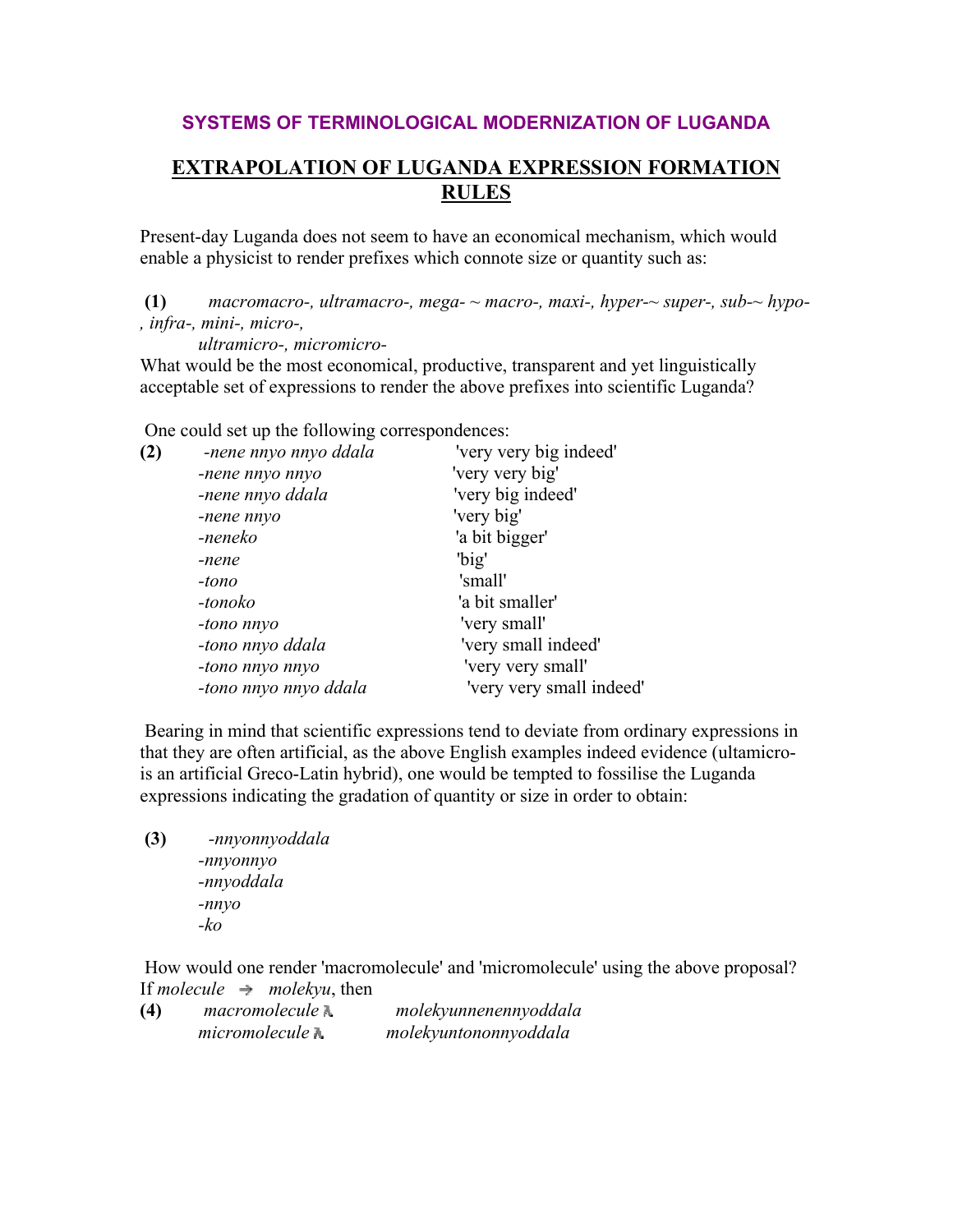While *molekyunnenennyoddala* and *molekyuntononnyoddala* would be probably unnecessarily long (i.e. uneconomical), *makromolekyu* and *mikromolekyu* would entail complete opacity to most Luganda-speakers.

 In what follows I propose a radical but systematic solution to the problem. The argument which is to lead to the required solution revolves around the simple observation that for almost every semantic feature Luganda nominal prefixes can be arranged on a line such that they form a semantic continuum. For example, let us consider the semantic feature size (three-dimensional space). If we take the nominal stems -solo 'animal', -zigo 'butter', -somero 'school', -ti 'tree', and -ambe, 'knife', we obtain:



Thus,

| (6) | akasolo, 12/14                                    | 'animal: diminutive'    |
|-----|---------------------------------------------------|-------------------------|
|     | *otusolo, $13$ <sup><math>\spadesuit</math></sup> |                         |
|     | olusolo, 11/10                                    | 'animal: attenuated'    |
|     | ensolo, $9/10$                                    | 'animal'                |
|     | ekisolo, 7/9                                      | 'animal: fairly big'    |
|     | omusolo, 3/4                                      | 'animal: big'           |
|     | $\epsilon$ ssolo, 5/6                             | 'animal: very big'      |
|     | ogusolo, 20/22                                    | 'animal: extremely big' |

 In respect of *omusolo* some native speakers' intuition could be at variance with mine: that is, whether *omu-, 3/4* is augmentative when extrinsic. But from *ensimbi, 9/10* 'money' we can obtain *omusimbi, 3/4*, 'huge amount of or far too much money'. Consequently, *omu-, 3/4* is augmentative at least in some extrinsic positions.

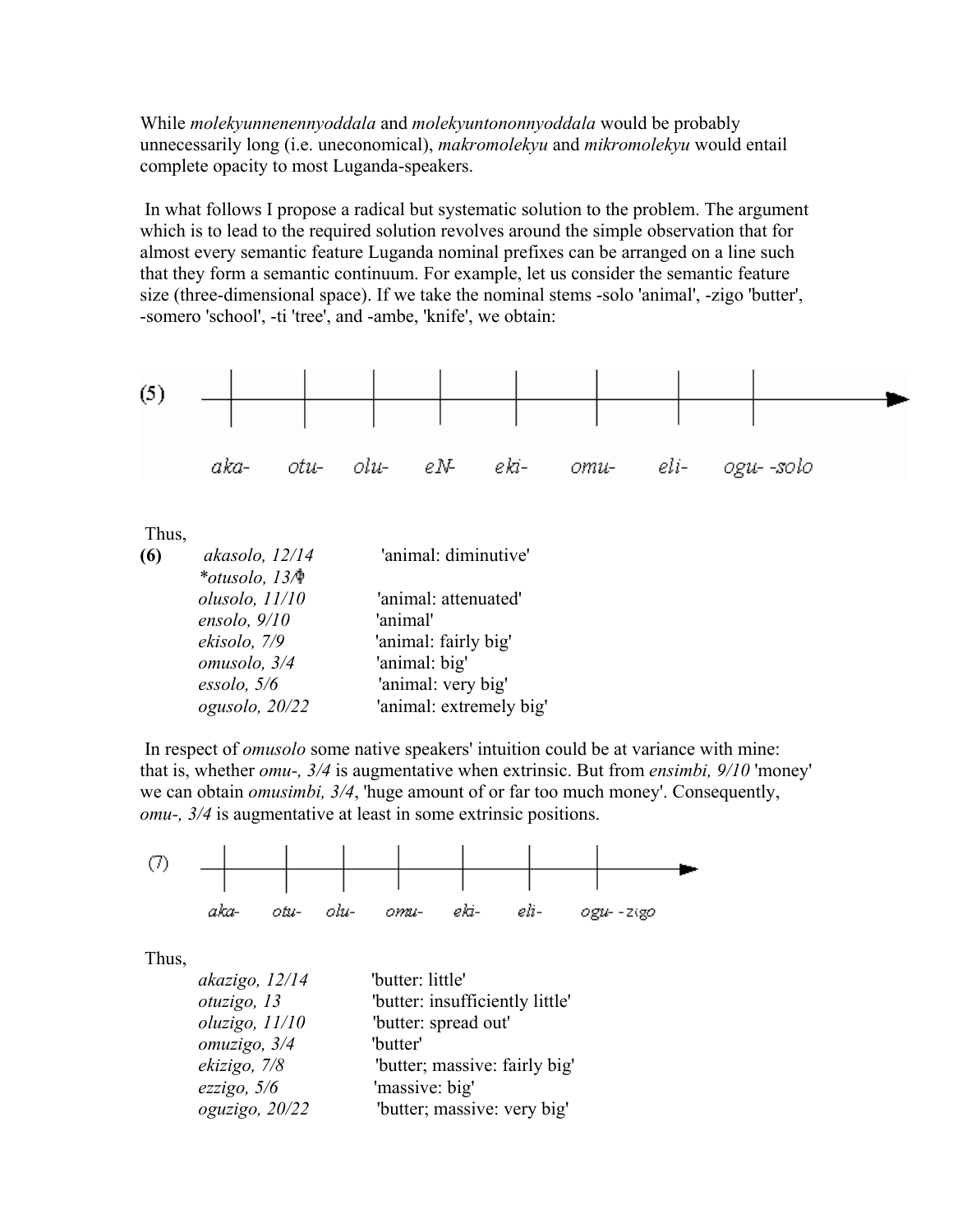

The intrinsic noun is *omwambe, 3/4*

 It is observable that whenever the intrinsic prefix of the noun changes, the prefixes have to be rearranged relatively. The gradation, however, remains intact: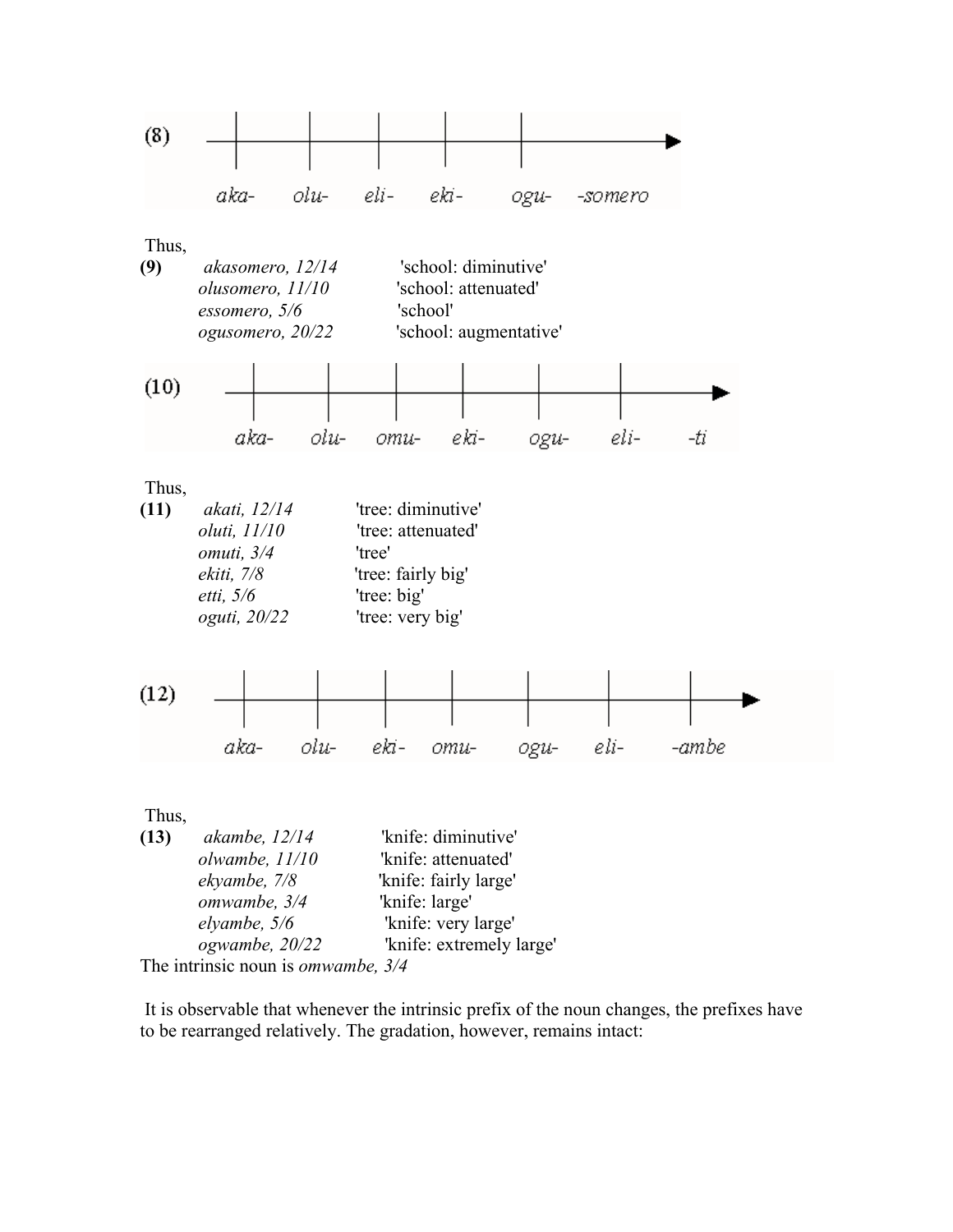

 The slot for intrinsic *eN-, 9/10* and *omu, 1/2* is also the slot for any other intrinsic nominal prefix. If it is assumed that quantity varies directly as volume, then the semantic gradation for volume is the same as that for quantity. The scientific English prefixes above are now to be rendered into scientific Luganda by means of Luganda nominal prefixes. I take the following preliminary steps. Firstly, I disregard *otu-, 13*/ $\phi$  for it is not very productive when extrinsic. Secondly, I discard *eN-, 9/10* and *omu, 1/2* for they are hardly ever extrinsic. Thirdly, I refine the gradation by introducing *wa-, nna-, sse-*, and *ka-* as intensifiers, and also by permitting unusual superimposition of nominal prefixes on others.

## As a consequence, I venture to posit

| (15) | Ε               | $10^{18}$       | exa-                  | kagu-  |
|------|-----------------|-----------------|-----------------------|--------|
|      | P               | $10^{15}$       | peta-                 | ssegu- |
|      | T               | $10^{12}$       | tera-, macromacro-    | nnagu- |
|      | G               | 10 <sup>9</sup> | giga-, ultramacro-    | wagu-  |
|      | M               | 10 <sup>6</sup> | mega-, macro-         | kali-  |
|      | $\mathbf{k}$    | 10 <sup>3</sup> | kilo-, maxi-          | sseri- |
|      | h               | 10 <sup>2</sup> | hecto-, hyper-        | nnali- |
|      | da              | 10 <sup>1</sup> | deca-, super-         | wali-  |
|      | 10 <sup>0</sup> |                 |                       |        |
|      | d               | $10^{-1}$       | deci-, sub-           | walu-  |
|      | $\mathbf{c}$    | $10^{-2}$       | centi-, hypo-, infra- | nnalu- |
|      | m               | $10^{-3}$       | milli-, mini-         | sseru- |
|      | u               | $10^{-6}$       | micro-, micro-        | kalu-  |
|      | n               | $10^{-9}$       | nano-, ultramicro-    | waka-  |
|      | p               | $10^{-12}$      | pico-, micromicro-    | nnaka- |
|      | f               | $10^{-15}$      | femto-                | sseka- |
|      | a               | $10^{-18}$      | atto-                 | kaka-  |
|      |                 |                 |                       |        |

as the comprehensive rendering to Luganda numerical gradational prefixes used with the International System of Units.

 The prefixes immediately next to the decimal factors are the SI numerical prefixes as adopted by the International Union for Pure and Applied Physics (IUPAP). Otherwise, if the physicist is merely interested in the general concept of gradation the juxtaposed prefixes are in currency, for example, an ultramicrobalance is an extremely sensitive balance for metrological accuracy of the order 10 11kg. For both general and numerical gradation I propose two sets of prefixes in Luganda (cf. Table 3).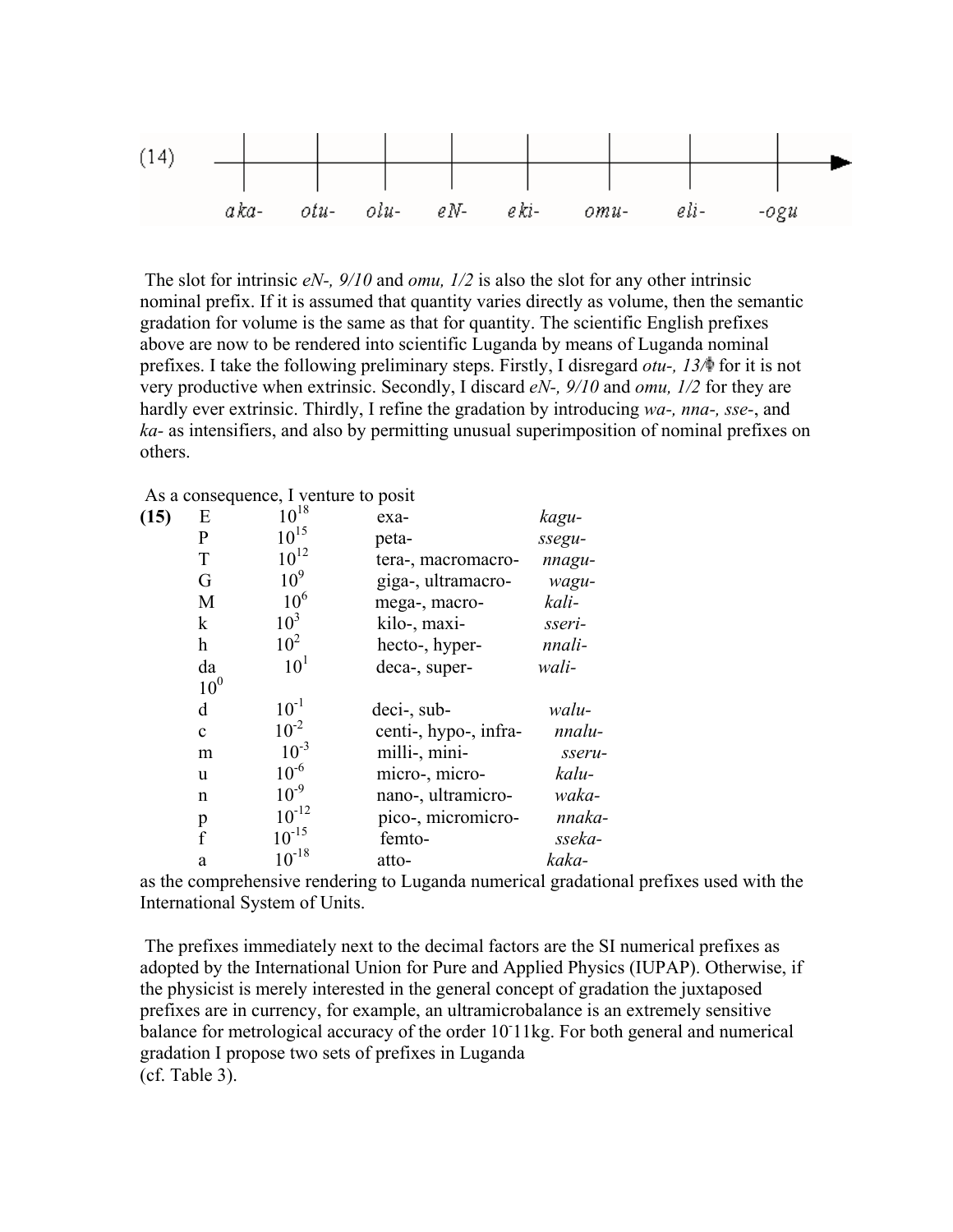In my proposal I have refined the basic gradation in Fig.2.

 Some of the compound prefixes in (15) are attested in Present-day Luganda. Let me consider their attestation beginning with *sseri-.*

```
(16) sse+li+kadde \rightarrow ssekkadde'old' 'venerable old man' 
sse+li+ wanga sseggwanga 
       'cock' 'big cock' 
sse + l i+ anyi \Rightarrow sservanyi'strength' 'strong person' 
sse+li+lume \rightarrow sseddume'male' 'male animal' 
nna + lu + lungi \rightarrow nnalulungi
        'beautiful' 'beautiful girl' 
nna+lu+biri \rightarrow \text{malabiri}attenuated 'body' 'slim person' 
nna+ka+ato \rightarrow nnakaatodiminutive 'boat' 'canoe-shaped' 
nna+ka+were \rightarrow nnakawere'baby' 'mother of baby' 
nna+li+luvu \rightarrow madduvu'greedy' 'greedy woman' 
sse+lu+ganda \rightarrow sseruganda'relationship' 'brother' 
sse+ka+lootera \rightarrow ssekalootera'dream for' 'head' 
ka+ tonda \rightarrow katonda
        'create' 'creator' 
wa + ngo \rightarrow wango'leopard' 'Mr. Leopard'
```
 The rest of the superimpositions are not attested; nevertheless they do not sound very counterintuitive. In Present-day Luganda the gradation for number as such (not quantity associated with number) is the very inverse of the gradation for quantity, that is



Natural numbers are articulated as follows:

| (18) | $-mu$ |   |
|------|-------|---|
|      | -biri | 2 |
|      | -satu | 3 |
|      | -na   |   |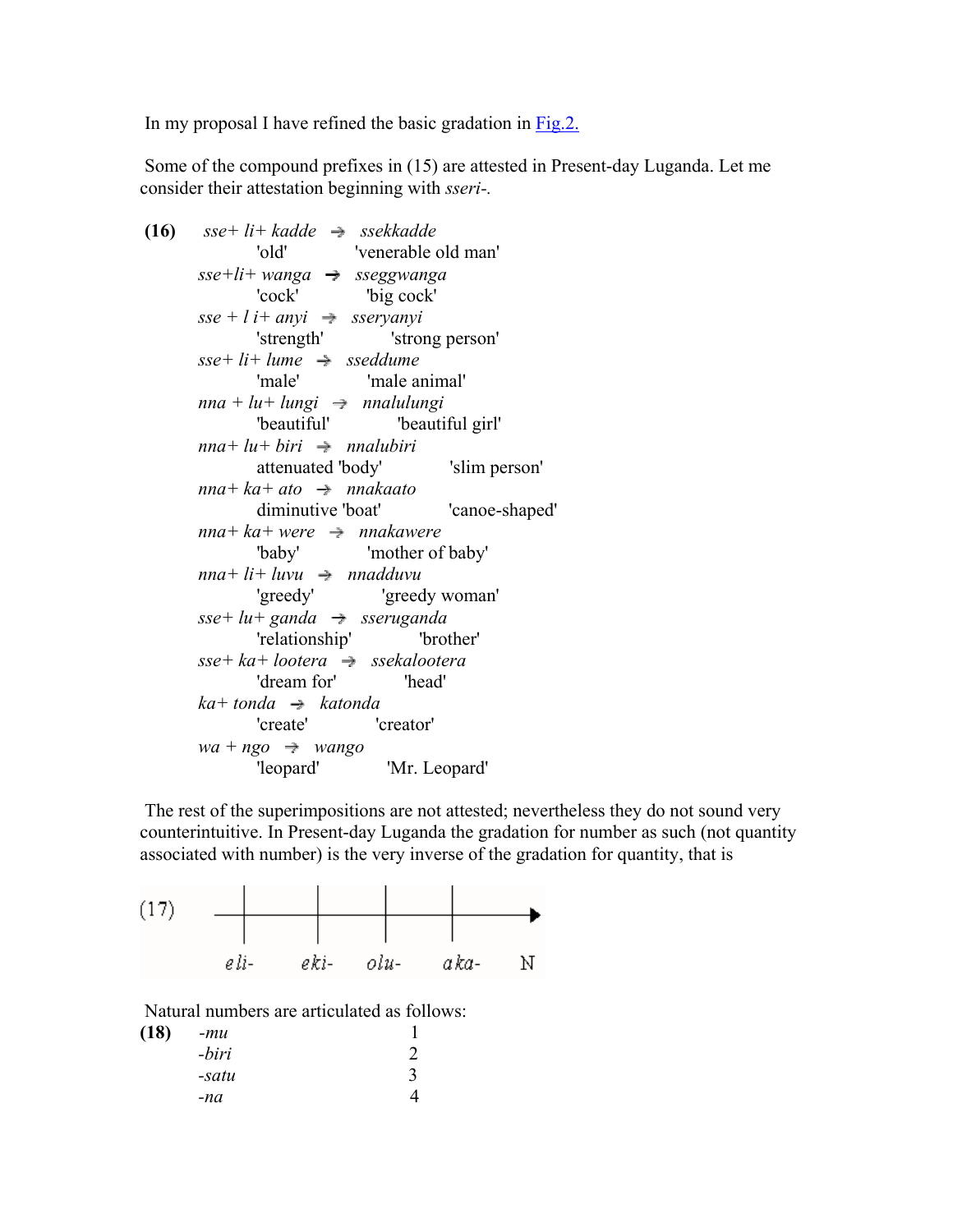| -taano            | 5                                                                 |
|-------------------|-------------------------------------------------------------------|
| mukaaga, 3        | 6                                                                 |
| musanvu, 3        | 7                                                                 |
| munaana, 3        | 8                                                                 |
| mwenda, 3         | 9                                                                 |
| kkumi, 5/6        | 10                                                                |
| kkumi na          | (+ SN (mu, biri, satu, na, taano))<br>12 13 14 15<br>11           |
|                   |                                                                   |
| kkumi na          | $((mu) + SN$ (kaaga, sanvu, naana, enda))<br>17<br>18<br>16<br>19 |
| amakumi abiri     | 20                                                                |
| amakumi asatu     | 30                                                                |
| amakumi ana       | 40                                                                |
| amakumi ataano    | 50                                                                |
| nkaaga, 10        | 60                                                                |
| nsanvu, 10        | 70                                                                |
| kinaana, 7        | 80                                                                |
| kyenda, 7         | 90                                                                |
| kikumi, 7/8       | 100                                                               |
| bikumi bibiri     | 200                                                               |
| bikumi bisatu     | 300                                                               |
| bikumi bina       | 400                                                               |
| bikumi bitaano    | 500                                                               |
| lukaaga, 11       | 600                                                               |
| lusanvu, 11       | 700                                                               |
| lunaana, 11       | 800                                                               |
| lwenda, 11        | 900                                                               |
| lukumi, 11/10     | 1000                                                              |
| enkumi bbiri      | 2000                                                              |
| enkumi ssatu      | 3000                                                              |
| enkumi nnya       | 4000                                                              |
| enkumi ttaano     | 5000                                                              |
| kakaaga, 12       | 6000                                                              |
| kasanvu, 12       | 7000                                                              |
| kanaana, 12       | 8000                                                              |
| kenda, 12         | 9000                                                              |
| kakumi, 12/14     | 10000                                                             |
| bukumi butaano    | 50000                                                             |
| bukumi mukaaga    | 60000                                                             |
| bukumi mwenda     | 90000                                                             |
| kasiriivu, 12/14  | 100000                                                            |
| kakadde, 12/14    | 1000000                                                           |
| kawumbi, 12/14    | 10000000                                                          |
| kase, 12/14       | 100000000                                                         |
| katabalika, 12/14 | 1000000000                                                        |
|                   |                                                                   |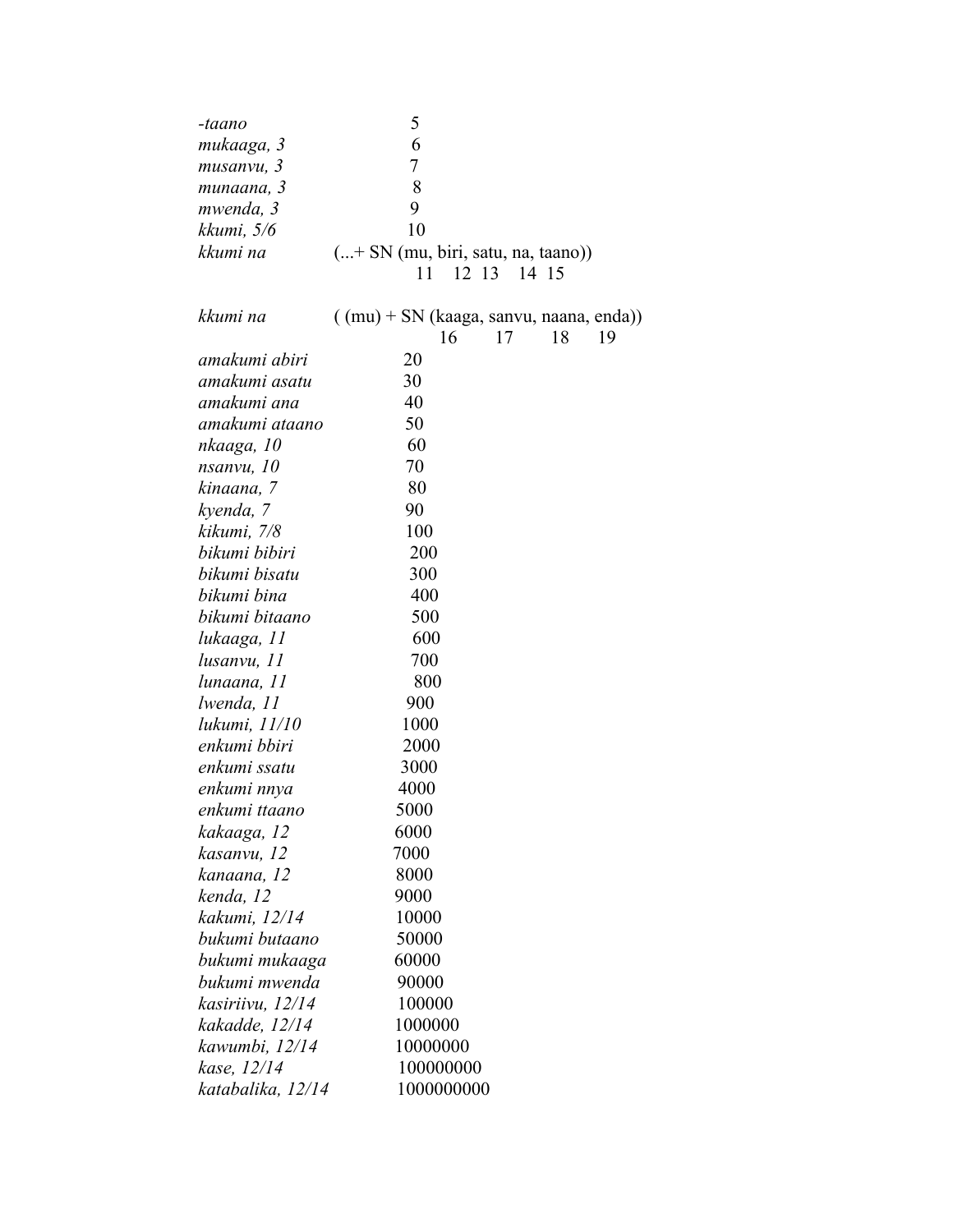|  |                                        |  |  |  | Ignoring inconsistencies in the articulation of cardinal number the following fuller |  |  |
|--|----------------------------------------|--|--|--|--------------------------------------------------------------------------------------|--|--|
|  | gradation for cardinal number emerges: |  |  |  |                                                                                      |  |  |

| (19) | 10 <sup>1</sup> | ten             | 10 <sup>1</sup> | (e)kkumi      |
|------|-----------------|-----------------|-----------------|---------------|
|      | 10 <sup>2</sup> | one hundred     | 10 <sup>2</sup> | (e)kikumi     |
|      | 10 <sup>3</sup> | one thousand    | 10 <sup>3</sup> | (o)lukumi     |
|      | $10^6\,$        | one million     | 10 <sup>6</sup> | (a)kakadde    |
|      | $10^9$          | one billion     | $10^9$          | wakkadde      |
|      | $10^{12}\,$     | one trillion    | $10^{12}\,$     | wakikadde     |
|      | $10^{15}\,$     | one quadrillion | $10^{15}\,$     | walukadde     |
|      | $10^{18}\,$     | one quintillion | $10^{18}\,$     | wakakadde     |
|      |                 |                 | $10^{21}\,$     | nnakkadde     |
|      |                 |                 | $10^{24}$       | nnakikadde    |
|      |                 |                 | $10^{27}\,$     | nnalukadde    |
|      |                 |                 | $10^{30}$       | nnakakadde    |
|      |                 |                 | $10^{33}$       | ssekkadde     |
|      |                 |                 | $10^{36}$       | ssekikadde    |
|      |                 |                 | $10^{39}$       | sserukadde    |
|      |                 |                 | $10^{42}\,$     | ssekakadde    |
|      |                 |                 | $10^{45}\,$     | (a)kawumbu    |
|      |                 |                 | $10^{48}$       | waggumbu      |
|      |                 |                 | $10^{51}\,$     | wakiwumbu     |
|      |                 |                 | $10^{54}$       | waluwumbu     |
|      |                 |                 | $10^{57}$       | wakawumbu     |
|      |                 |                 | $10^{60}$       | nnaggumbu     |
|      |                 |                 | $10^{63}$       | nnakiwumbu    |
|      |                 |                 | $10^{66}$       | nnakawumbu    |
|      |                 |                 | $10^{69}$       | sseggumbu     |
|      |                 |                 | $10^{72}$       | ssekiwumbu    |
|      |                 |                 | $10^{75}\,$     | sseruwumbu    |
|      |                 |                 | $10^{78}\,$     | ssekawumbu    |
|      |                 |                 | $10^{81}$       | (a)katiiriitu |
|      |                 |                 | $10^{84}\,$     | wattiiriitu   |
|      |                 |                 | $10^{87}$       | wakitiiriitu  |
|      |                 |                 | $10^{90}$       | walutiiriitu  |
|      |                 |                 | $10^{93}$       | wakatiiriitu  |
|      |                 |                 | $10^{96}$       | nnattiiriitu  |
|      |                 |                 | $10^{99}$       | nnakitiiriitu |
|      |                 |                 | $10^{102}$      | nnalutiiriitu |
|      |                 |                 | $10^{105}$      | nnakatiiriitu |
|      |                 |                 | $10^{108}\,$    | ssettiiriitu  |
|      |                 |                 | $10^{111}$      | ssekitiiriitu |
|      |                 |                 | $10^{114}$      | sserutiiriitu |
|      |                 |                 | $10^{117}$      | ssekatiiriitu |

*sse-* intensifies more than *nna-* which, in turn, intensifies more than *wa-* (cf. Fig. 2). The nominal stems *-kadde, -wumbu, -tiiritu* belong to the nouns *akakadde*, 12 'million',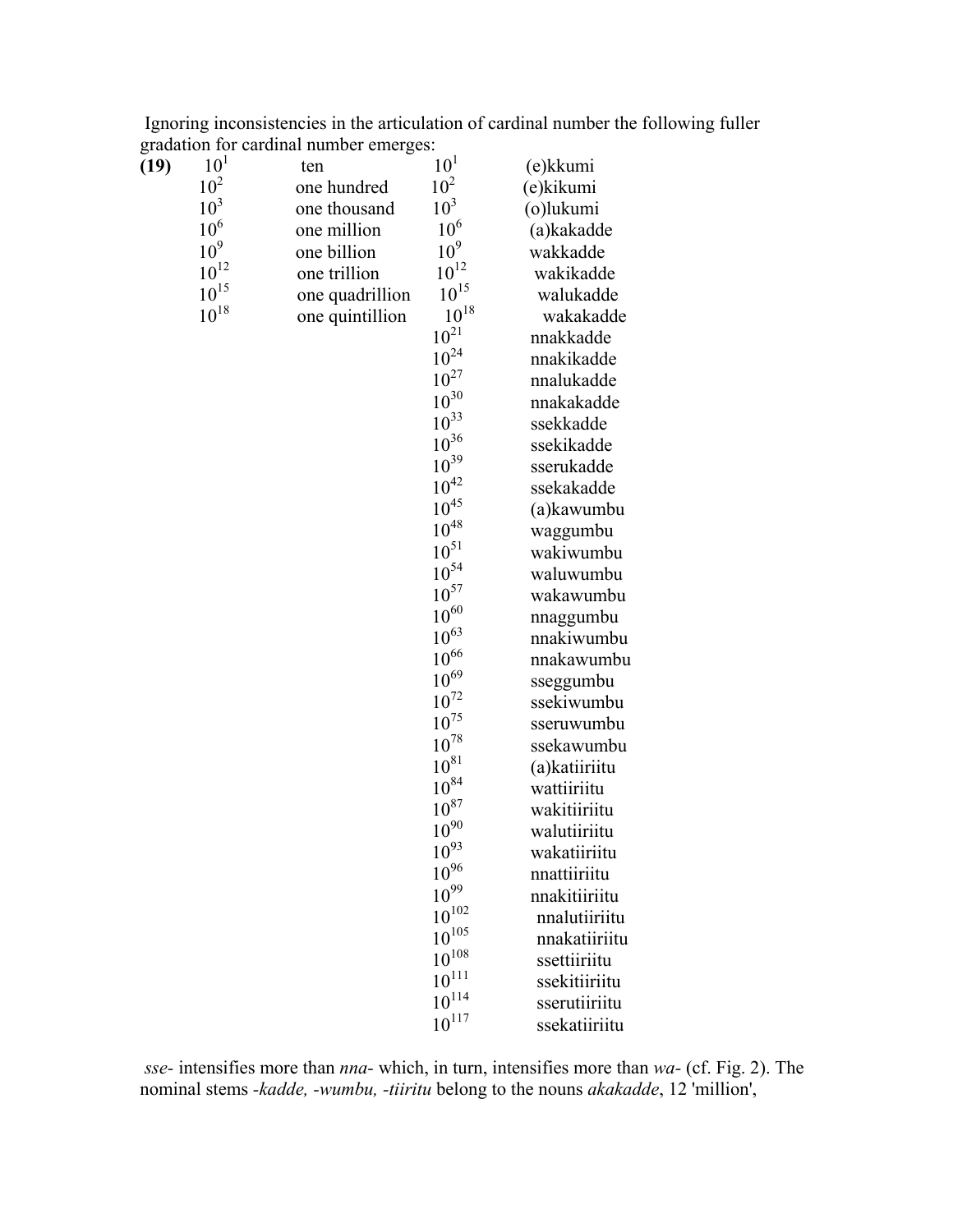*empumbu*, 9 'sawdust' and *akatiiririitu*, 12 'something very small'; *akatiiriitu* would be smaller than *akawumbu* which, in turn would be smaller than *akakadde* (a diminutive form of *omukadde* 'old person').

 In scientific Luganda articulation of extremely large and infinitesimal numbers would be occasioned by statements like:

- (a) The earth contains about  $10^{51}$  atoms.
- (b) The sun is composed of about  $10^{57}$  atoms.
- (c) The solar system contains about  $10^{70}$  atoms.
- (d) The universe contains about  $10^{80}$  atoms.
- (e) The age of the universe is about  $4x10^{17}$  years.

 Applying the daringly extrapolative move in (19), I render the numbers into Luganda as follows:

- (a) atomu wakiwumbu
- (b) atomu wakawumbu
- (c) atomu nnakawumbu kkumi
- (d) atomu sseruwumbu kikumi
- (e) emyaka walukadde ebikumi bina

 Even somewhat queer combinations of SI (sub) multiples with extremely large numbers are conceivable. For example  $10^{20}$  Tm can be read in the extrapolated Luganda as: *nnagumita wakakadde kikumi*

For the gradation of length of time, I consider the geological hierarchy in (20).

| (20) | Era of    | Obukulu  | $(o)$ bwa |  |
|------|-----------|----------|-----------|--|
|      | Period of | Omugigi  | $(o)$ gwa |  |
|      | Epoch of  | Ekiseera | $(e)$ kya |  |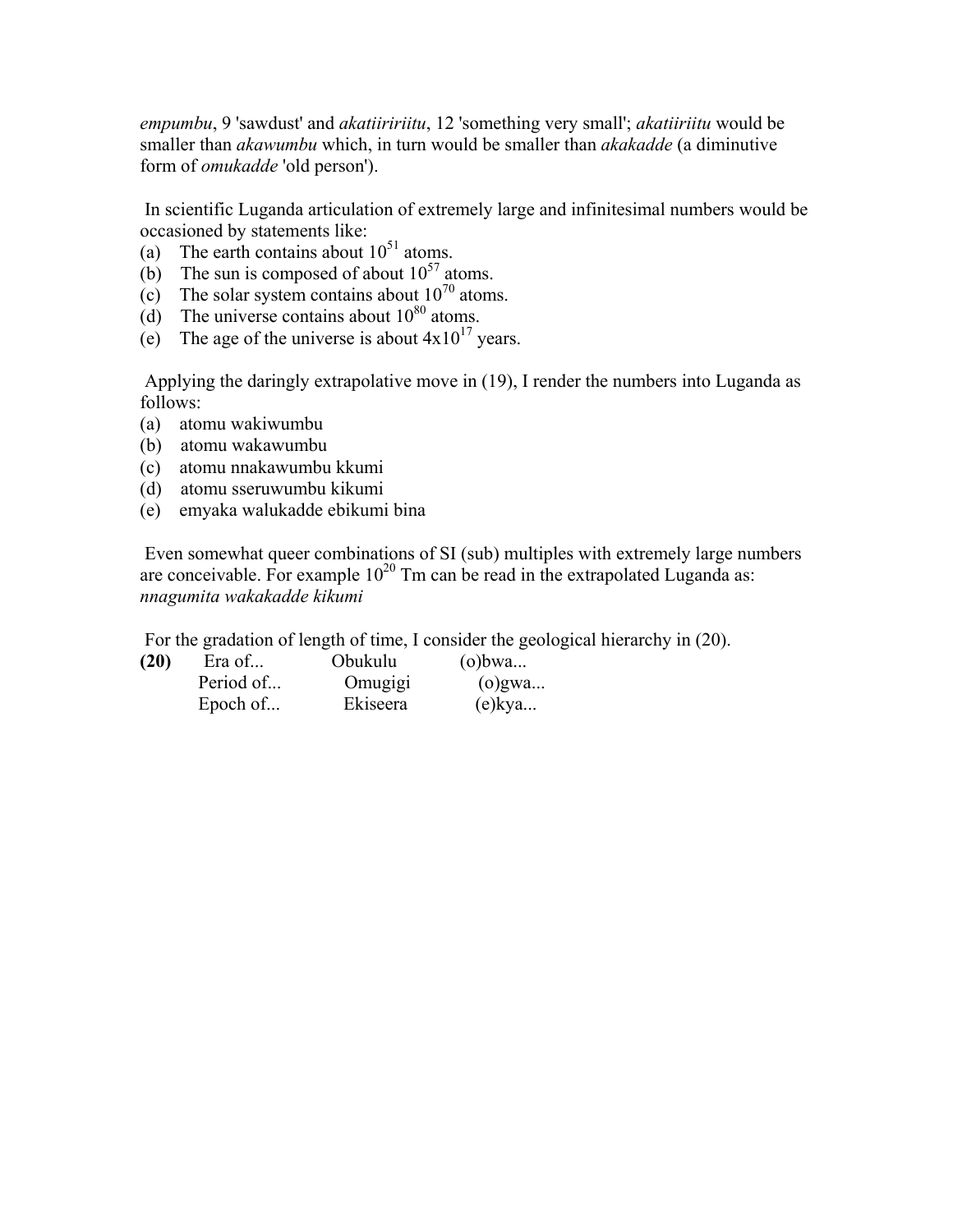Then I invert the gradation in (15) to obtain (21) (i.e. going back on the time line).<br>(21)



The gradation in (21) will later be used to render the Geological Time Scale.

 I now conclude the task of extrapolating Luganda expression formation with a substantial injection of expression formation morphemes into scientific Luganda. The main patterns of expression formation I shall use are:

| (a) | $SA$ (nna. N)                |                                                  |                       |
|-----|------------------------------|--------------------------------------------------|-----------------------|
| (b) | SA $((li. (SV. DA(a)))$ . N) |                                                  |                       |
| (c) |                              | SA $(X. (SV DA(a)))$ , where X is <i>nnali</i> , |                       |
|     |                              | nnamu, or nnaka                                  |                       |
|     | exemplified by               | -nnakampala                                      | 'Kampalan'            |
|     |                              | -nnamateeka                                      | 'legal'               |
|     |                              | -ddekabusa                                       | 'devastating'         |
|     |                              | -zzisabyalo                                      | 'devastating'         |
|     |                              | -ttabamiruka                                     | 'ecumenical, general' |
|     |                              | -nnamuzisa                                       | 'destructive'         |
|     |                              | -nnamutta                                        | 'deadly'              |
|     |                              | -nnabbambula                                     | 'scorching'           |
|     |                              | -nnakayogeza                                     | 'verbal'              |
|     |                              |                                                  |                       |

Their explicit mode of formation is as follows:

(a) `SA (*nna.* N(*kampala*)) SA (*nna.* N(*mateeka*)) 'laws' (b) `SA ((*li.* (SV(*lek*). DA (a))). N(*busa*)) 'to leave' 'nakedness'